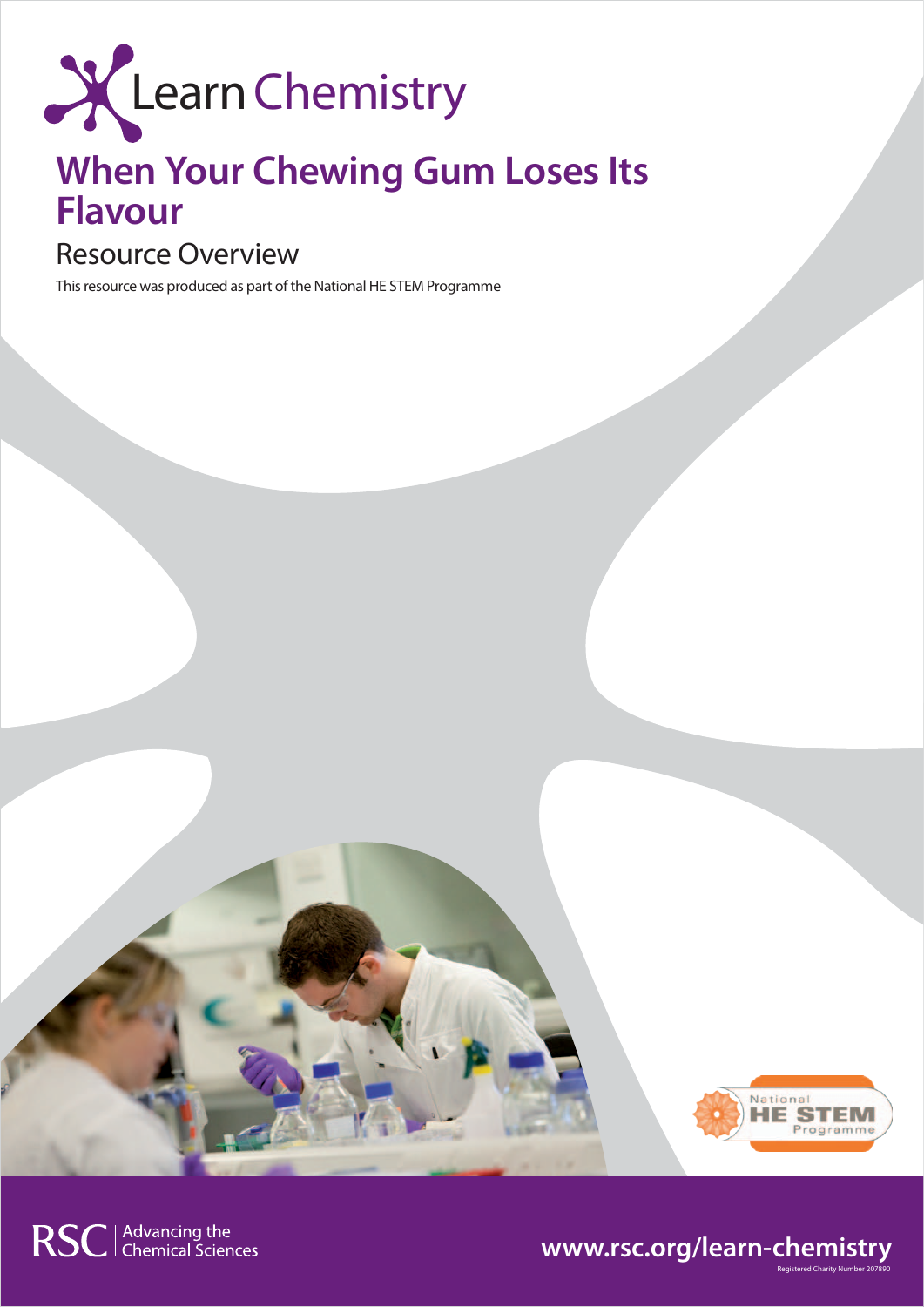#### **CONTEXTUAL NARRATIVE FOR TUTORS**

#### **Project Summary**

Chewing gum has been used by cultures and civilisations since the Neolithic period, thousands of years before Christ. Ancient Greeks and Native North Americans all chewed gum. Today over 28 million people in the UK chew gum regularly. The base gum used nowadays is a synthetic replacement for the original chicle natural product and this is flavoured by numerous extracts, mostly of mint. As with any flavoured foodstuff, occasionally chewing gum flavours produce undesired tastes and odours or other production problems lead to unwanted tastes and textures.

**Learning opportunities:** The present problem-based learning resource is aimed at helping students to develop approaches which might lead to the discovery of what some of the causes of malodours and tastes in food (gum) are, what properties they might have, to attempt to draw them using computer packages and to use these drawings to calculate their likely chromatographic and spectral properties using modern chemical sciences. The students will also have an opportunity to interpret taste panel and real spectral data.

The present project entailed production of material for the priority area 'Food', (http://www.rsc.org/ScienceAndTechnology/roadmap/priorityareas/food/); specifically, it is related to the subtopic 'Food safety: Provide consumers with 100% confidence in the food they eat' which involves students in researching and learning about the identification and measurement of unwanted tastes and odours in food.

#### **Role of the Tutor**

The criteria set by the RSC required that the work align with the definition of Context/Problem-Based Learning made by Savery<sup>3</sup>. Savery defined Problem-based learning as an instructional, learner-centred approach that empowers learners to conduct research, integrate theory and practice and apply knowledge and skills to an *ill-structured problem*. Selection of an ill-structured, often interdisciplinary (or multidisciplinary) problem and the involvement of a tutor, who guides the learning and conducts a debriefing at the end, is considered by Savery to be critical to the success of the approach. The use of the present resource by the tutor and students, therefore, assumes that the characteristics of PBL discussed by Savery, apply.

The resource is planned to be somewhat open-ended and assumes the active involvement of a knowledgeable, experienced tutor. It does *not* attempt to provide detailed instructions or 'answers' to every question that may arise during the exercise, although the powerpoint slides should be sufficiently detailed that relatively little additional background work (if any) is required of the tutor. In 'real-life' research and industrial problems, final 'answers' are often elusive; what it is important is for the learners to develop a problem-based approach which will advance their knowledge of the issues towards a given goal. This can be aided by the tutor, particularly where a sound background knowledge of chemical principles is required of the students but which may be lacking. To some extent, both students and tutor are learners in this kind of exercise.

#### **Assessment**

It is assumed that the principles of assessment outlined by Savery<sup>3</sup>, apply. Thus, self and peer assessment should be carried out at the completion of the problem (which can effectively be considered a curricular unit for present purposes). According to Savery, the essential characteristic of the assessment should be reflection on knowledge gains. He states that "Students are responsible for the content in the curriculum that they have "covered" through engagement with problems and need to recognise and articulate what they know and they have learned"<sup>3</sup>.

The opening session is based on a 'quiz show' type model and uses interactive technology such as Turning Point® (or similar) to provide an opportunity for group feedback and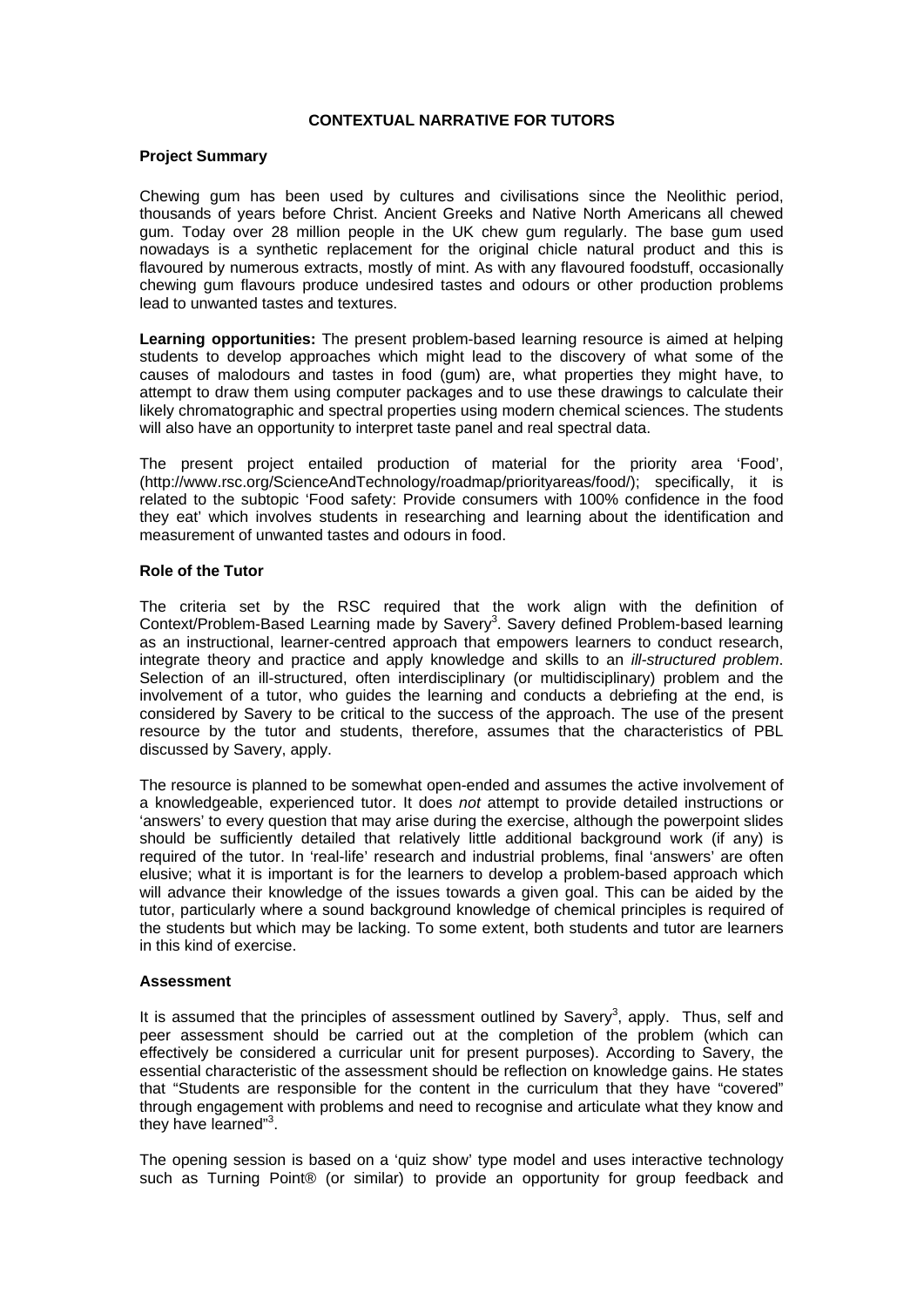assessment (e.g. via the software which automatically acquires data on numbers of correct answers, etc). Analysis by the tutor, of the correct and incorrect answers to the questions posed in this session, will give a general indication of the depth of reading and pre-searching made by the student body as a whole.

Much of the data and information to be obtained by the students might be compiled in spreadsheet format (e.g. Microsoft Excel® or similar). It is suggested that these are scrutinised by the tutor at regular intervals, possibly at the end of each learning session. Alternatively, students could submit their worksheets electronically to the tutor.

Towards the end of the project, students may be required to give individual presentations and justifications of their suggested solutions to the problem. This presents additional opportunities for individual assessments of the oral contributions of each student, if required.

As a reflective exercise, the beginning of the closing plenary session could be a quiz show similar to the one used in Session 1 using interactive technology (such as Turning Point® or similar) to serve as a diagnostic tool for assessing student learning. A reflective opportunity for group feedback and assessment thus presents itself from an analysis by the tutor of the correct and incorrect answers to the questions posed in this session.

Finally, a full professionally written report of the whole exercise is to be made by each student and assessed as appropriate.

#### **Software and resource pre-requisites**

Turning Point® (http://www.turningtechnologies.co.uk/) or similar software is required in order to make the introductory session interactive.

ChemSketch software (http://www.acdlabs.com/download/) is needed for drawing structures of chemicals and for generating SMILES notations and names of chemicals.

As a general reference, Mint:The genus Mentha. Ed. B.M. Lawrence, CRC Press, Print ISBN 978-0-8493-0779-9 ebook ISBN: 978-0-8493-0798-0 is useful.

For Session 4, it is suggested that students conduct a small test of some impregnated filter papers. Suggestions for aroma chemicals to use are given in the tutor slides but clearly these need to be prepared in advance and gloves, tweezers, laboratory coats and safety spectacles provided as deemed necessary.

#### **Tutor Guidance**

#### **Session 1. (60 minutes) Introduction to the problem.**

In advance of Session 1, and in order that they may answer the quiz questions, or at least make a reasonable informed attempt, students should be asked to read information about chewing gum history, production and processing. The following web sites may be suggested by the tutor by an e-mail memo in advance, but students should also be directed to conduct their own search on the search term 'Chewing Gum' in preparation for Session 1. It should also be made clear that students will need this background knowledge in order to carry out the problem-solving elements of subsequent sessions.

#### Suggested websites:

http://beemansgum.org/history/chewing-gum/ http://www.wrigley.com/global/about-us/ingredients.aspx http://en.wikipedia.org/wiki/Chewing\_gum http://chemistry.about.com/od/chemistryfaqs/f/chewinggum.htm (all last accessed 18.11.11)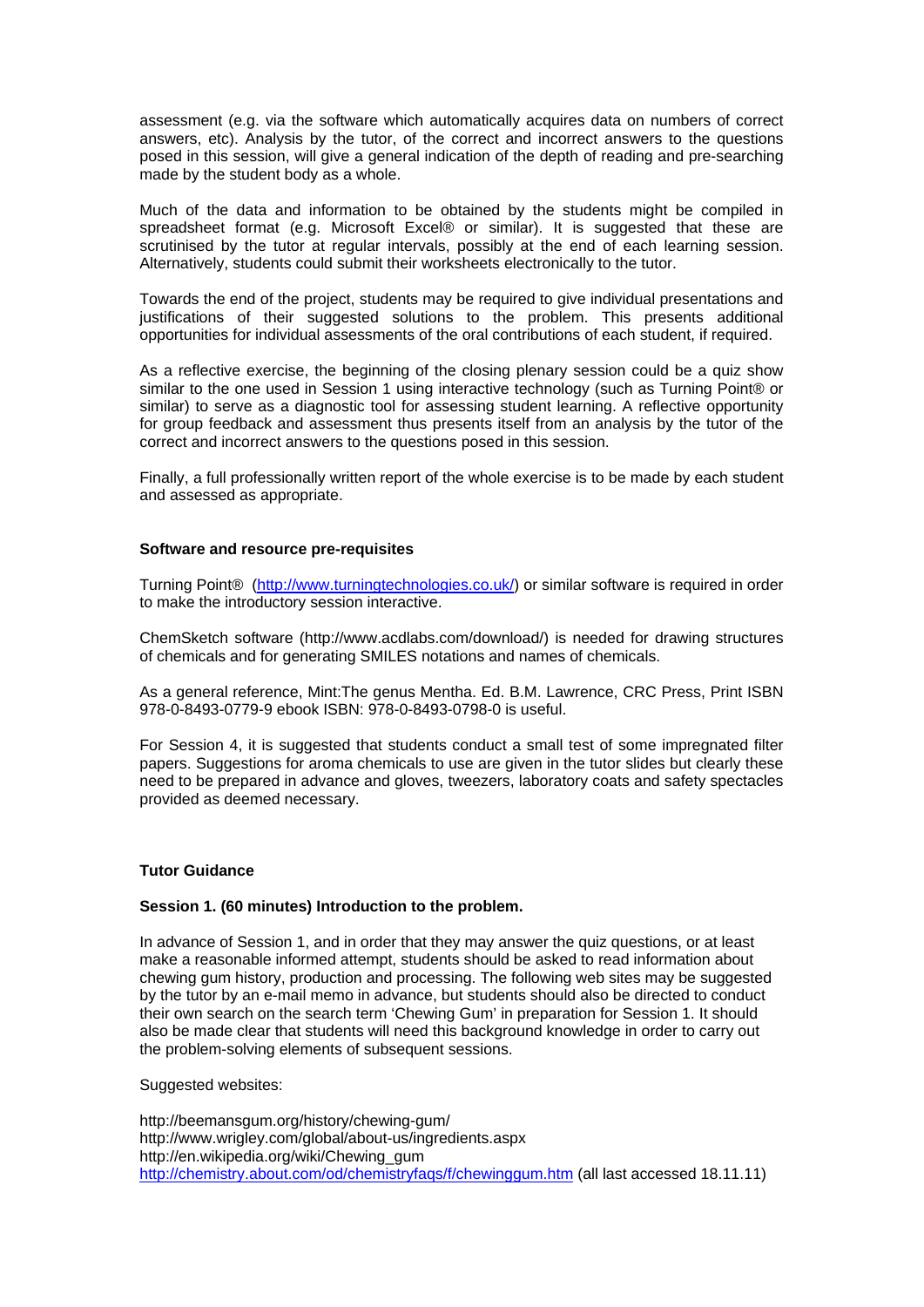A slide presentation is provided in order that the tutor may outline the nature of the problem to the students in a problem-based, interactive manner. It is suggested that the slides provided be converted to a 'clicker-based' interactive presentation using Turning Point® (http://www.turningtechnologies.co.uk/) or similar software so that the quiz is more instructive and entertaining for students and so that histograms of the answers are produced. As such, the quiz can act as a diagnostic test of students' background knowledge. It may be of particular interest to observe any differences between students' general knowledge versus that which is more chemistry-specific. Answers given in the presentation provided contain information, which may be used to encourage students to engage in further reading (e.g. references to general scientific articles in *Nature* and more specific research papers). This may also inform the quiz in the final session, if this approach is adopted.

#### **Sessions 2-4**

The resource is then further developed as a series of instructions and encouragements, plus additional data, provided in the form of Power Point slides. Two versions are available, one with student notes and one with student plus tutor notes (the latter indicated with a 'T'). Students are encouraged to make an on going, progressively improved, spreadsheet (with back-ups) of all of the data that they can assemble in their attempts to address the problem.

The divisions into sessions 2-4 are entirely arbitrary and intentionally unequal in length. Tutors can subdivide the work as required or as judged from the rate of progress and the experience and abilities of the students. Some further guidelines on this are given with some of the slides.

For Session 4, it is suggested that students conduct a small test of some impregnated filter papers. Suggestions for aroma chemicals to use are given in the tutor slides but clearly these need to be prepared in advance and gloves, tweezers, laboratory coats and safety spectacles provided as deemed necessary.

Session 4 also comprises a set of guidelines to be given to students to enable them to structure their final report. It is probably worth clarifying the 4 key criteria using some tangible examples, especially as the reporting format is unlikely to appear standard for most students. In Session 4, it is recommended to provide feedback on the assessed reports and either give another quiz similar to that used in Session 1 and/or give a plenary Power Point-style lecture which focuses on the key learning outcomes and likely draws on some of the supplementary literature provided through the tutor notes**.** The plenary lecture can produced from the current research literature by the tutor in order to keep apace with more recent developments.

#### **Intended audience**

The resource was developed with first and second year honours undergraduates in chemistry, in mind. However, it is difficult to gauge exactly the level of audience for whom this resource might prove useful. A degree of knowledge is expected in fundamental chemical concepts and some prior knowledge of analytical techniques such as infrared spectroscopy and mass spectrometry is also desirable. However, where this knowledge does not already exist, students can be encouraged and allowed time to seek such information as part of the exercise. It is hoped that the desire to solve the problem will prove sufficiently inspiring to encourage the self-learning needed to make a reasonable attempt to learn about the techniques needed. It may prove possible to extend use of the resource to undergraduates in other subjects, particularly food science or human nutrition.

#### **Feedback from piloting**

#### **Tutor feedback:**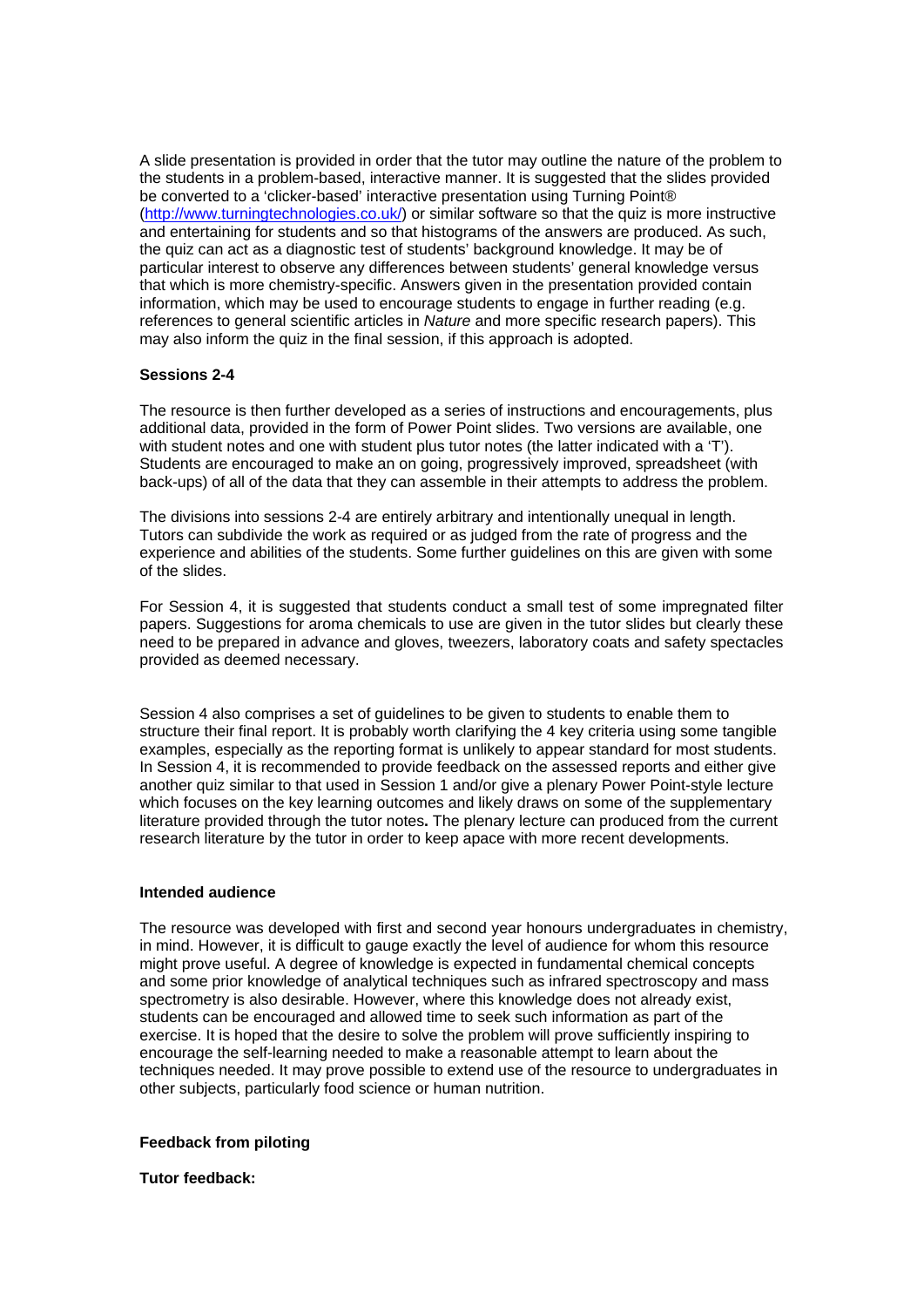In general, the tutors who piloted this resource agreed that it provided a useful learning experience for their students. It was stated that some difficulties were encountered with larger class sizes and that groups of 20-40 were probably optimal. In addition, one tutor found it necessary to modify the structure of some of the sessions so that they were more equal in length (see the end of this narrative for an alternative structuring) and this was quite timeconsuming. A further tutor also needed to spend quite a bit of time planning their own schedule and that of the students. Thus, it should be emphasised that the suggested timeline is only indicative and should be modified where necessary. In addition, tutors should expect to invest some time up-front when preparing to use this resource.

Tutors stated that the students appeared to enjoy the research element of the work and that an element of competition between the groups provided students with additional motivation. That said, one tutor stated that it also provided an opportunity for less confident students to play a significant role. The initial session involving the electronic voting was found to be particularly popular. The resource was found to be particularly effective in developing group working skills, not least because of the homework tasks that had to be completed between timetable sessions. Completion of the homework tasks was generally very good and this was attributed to the students being motivated by the investigation. The tutors also believed that the resource gave the students valuable experience in tackling and solving 'real-world' problems.

Finally, tutors recognised that the role of the tutor and style of teaching, in general, were somewhat different to those normally associated with traditional teaching and, as such, some tutors might require some investment of time and possibly further guidance or training. It was also suggested that alternative assessment strategies might be used, including the use of both group and individual reports.

#### **Student feedback:**

Student feedback was very positive and students found the resource fun and educational. There was unanimous agreement that the experience had given them better team working and researching skills, as well as furnishing them with practice in solving real-life spectral problems and providing them with greater chemical understanding and knowledge of organic chemistry. Several students, however, expressed concerns about the amount of time that they had to invest in researching information, especially when they had other deadlines to meet for assessed work.

In one case, some quantitative (average) student feedback scores were obtained:

Enjoyment and relevance of the unit - 4.5/5 Appropriateness of resources - 3.7/5 Effectiveness of team working and improvement of team working skills - 4.5/5 Time management and time allowed to cover tasks - 4.8/5

#### **References**

- 1. http://www.rsc.org/ScienceAndTechnology/roadmap/
- 2. http://www.energy.alberta.ca/OurBusiness/oilsands.asp
- 3. Savery J. R. (2006). Overview of Problem-based Learning: Definitions and Distinctions. *The Interdisciplinary Journal of Problem-based Learning*, **1**, 9-20.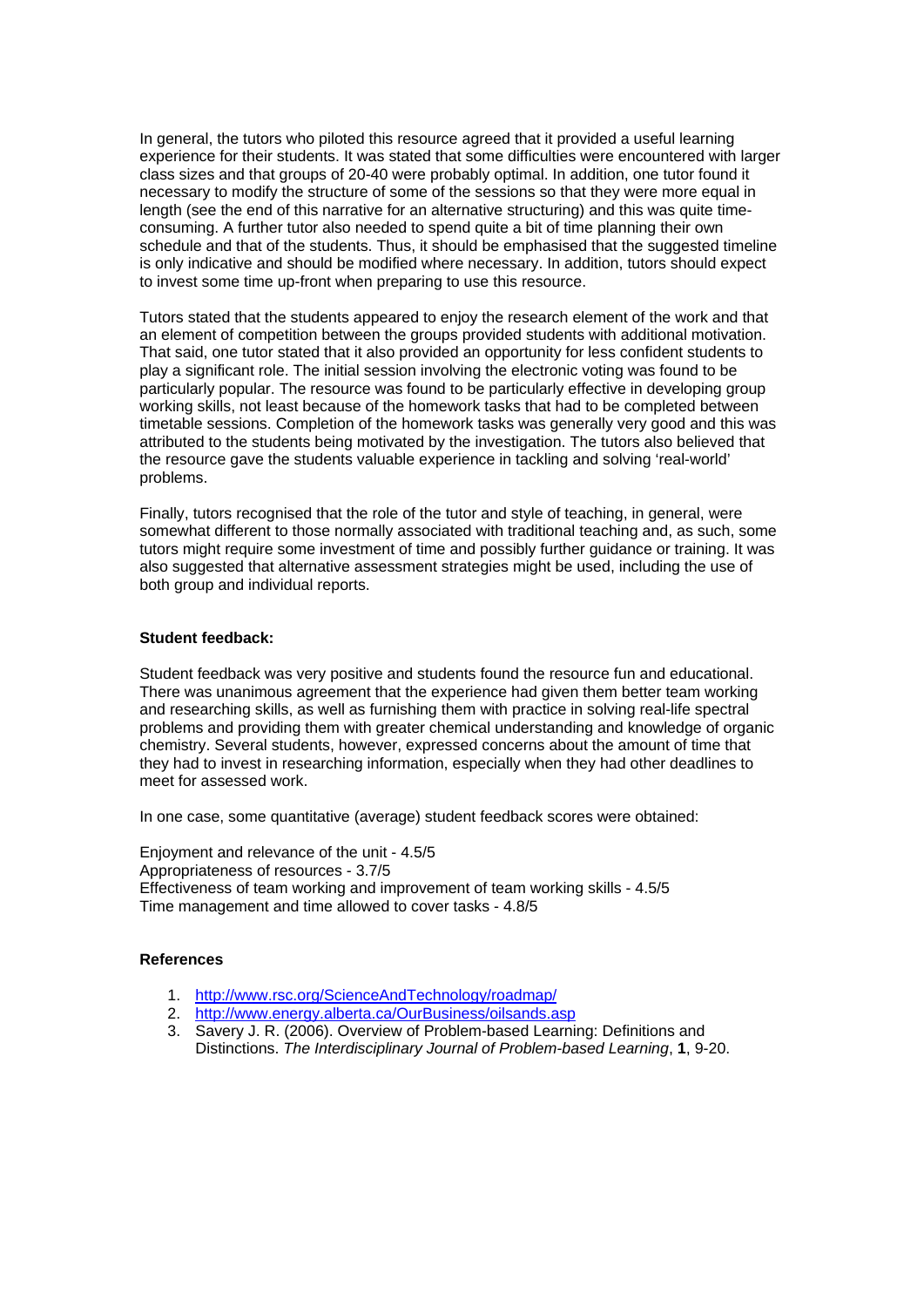#### **Alternative schedule (suggested from pilot phase)**

#### *Session 1.*

Homework: Spend 30 minutes finding out everything possible about chewing gum. PowerPoint: Individual electronic voting quiz.

Plenary: Led by tutor discussing facts learnt from homework task and quiz.

Powerpoint: Introduction of the problem, taste panel results, taste panel analysis. Group discussion, research, results and conclusions.

#### *Session 2.*

Homework: Spend 30 minutes finding out everything possible about electrospray ionisation mass spectrometry (positive and negative mode) and make a list of chemicals found in chewing gum and their relative molecular masses.

Plenary: Led by tutor discussing what was learnt from homework; pooling of data. PowerPoint: Introduction of the ESI mass spectra (problems discussed elsewhere). Group discussion, research, results and conclusions.

Research task, EI-MS, GC-MS, chromatography, followed by analysis of EI-MS and GC-MS.

#### *Session 3.*

Homework: Spend 30 minutes finding out everything possible about natural flavourings. Plenary: Led by tutor discussing facts learnt from homework task, natural flavourings. Group work: Provide flow diagram of tasks so far.

PowerPoint: Introduction of flavourings.

Research task: Separation methods for volatiles, internal standards, column chromatography. Plenary: Sharing of information and discussion; interpreting IR data.

#### *Session 4.*

Homework: Spend 30 minutes finding out everything possible about column chromatography. Plenary: Led by academic discussing facts learnt from homework task.

Group work: column chromatography (\*some students felt the exercise on creating method for column chromatography by listing numbered statements from PowerPoint slide was unnecessary). Analysis of GC and EI-MS of GC component.

PowerPoint/Plenary: Separation methods, column chromatography, analysis of GC and EI-MS of components.

Research: Chirality and biological activity.

Group Work: Summarise problem, your potential solution and what experiments you would need to conduct to confirm your theory.

Plenary: Academics summary and potential solution.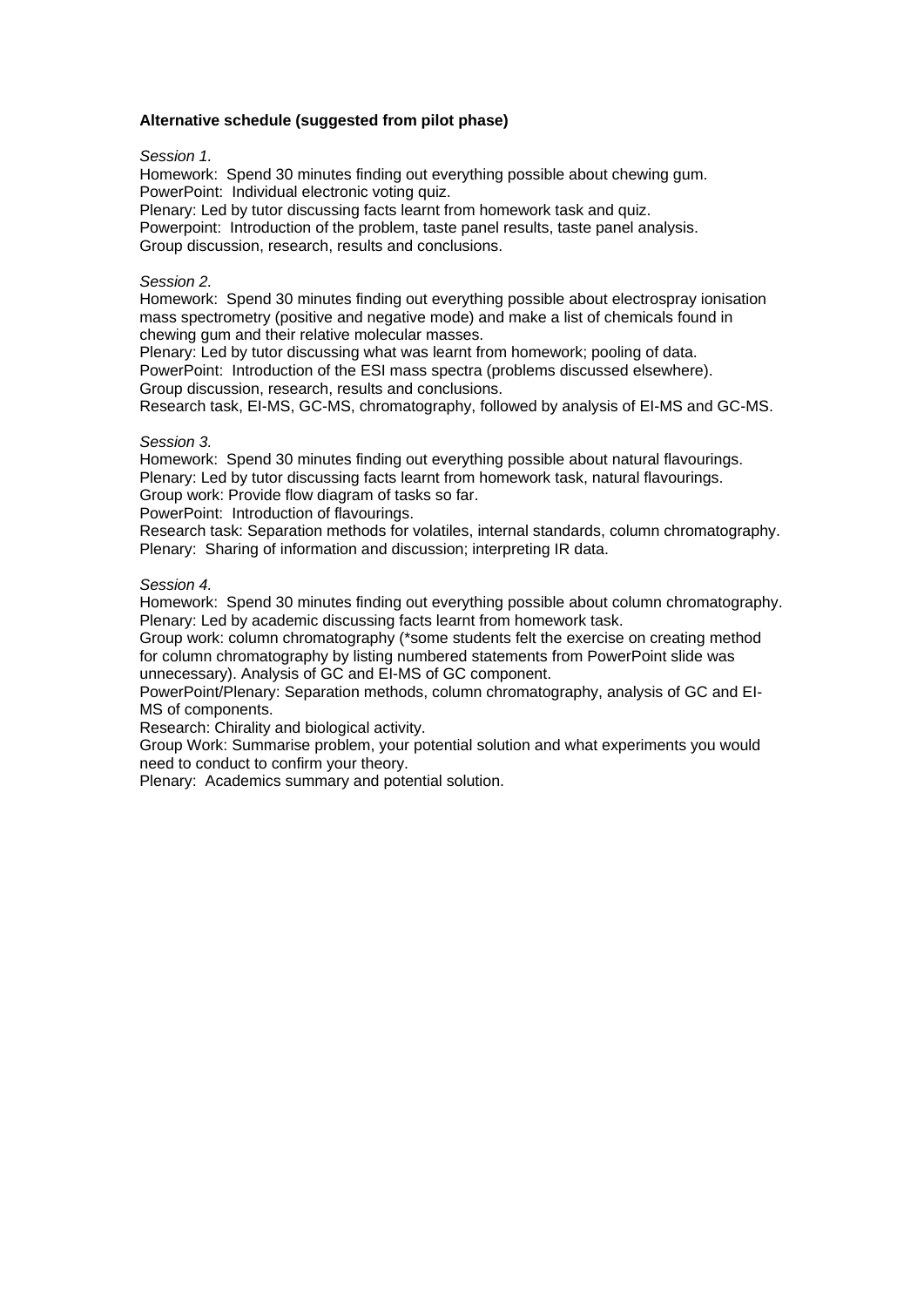#### **Specific student feedback comments**

#### **Experiences of C/PBL**

"It was good because it was something I'd have never really thought chemistry played a big part in and it allowed me to broaden my horizons and think how chemistry is used in other areas which you wouldn't initially think of. It also allowed us to see and understand some of the other spectroscopic methods, instead of the more common IR and NMR spectroscopy."

"Overall the exercise was entertaining and very interesting as it gave me insight into other areas of chemistry past the obvious in pharmaceuticals and the petroleum and chemical industries. It was nice to work as part of a team as opposed to the mainly individual work of university."

"I enjoyed taking part in the course as it was very engaging and required us to work as a team, an experience which is invaluable in future life. However, I did feel the problem could have had a wider range of chemistry in it so the students taking part in the course could gain the most out of it."

"I thought the experiment was great and I enjoyed the whole experience. I would definitely recommend it to other students."

"In my opinion the context/problem based learning format was extremely useful in terms of learning, but also understanding what I was learning more effectively."

"Overall, the experience of the PBL task allowed a relaxed investigation into an area that would not usually be explored."

"Personally I feel that the context/problem based learning is a useful skill which I have acquired, which will continue to help my learning throughout my degree."

 "On a non-scientific level, I have learnt a great deal about problem-based learning, a way of learning that I hope to be taking part in during future education."

"I believe that incorporating PBL into routine course learning would be very beneficial to any student."

"I think a combination of information delivery in lecture form and 'homework' for each module could be the way forward."

"I believe problem based learning can be used in cognition with the classic lecture style teaching. It should be used to enhance the students learning of a subject, although all people learn in different ways."

#### **Achievements through problem solving**

"I thought it was an interesting project that provided me with a new insight into different analytical techniques and how they can be used to solve a real world problem."

"This experience has also been advantageous in giving me a true insight into how analysis is carried out in industrial settings. It has shown how it is important to only use techniques that are appropriate to the task in hand and how costly analysis can become. I am now more aware of how problem solving is tackled strategically in a step by step process in order to give the best outcome."

"I found that I enjoyed researching and locating information. I found it more rewarding to discover evidence that supports theories in my mind, than being fed from a lecturer."